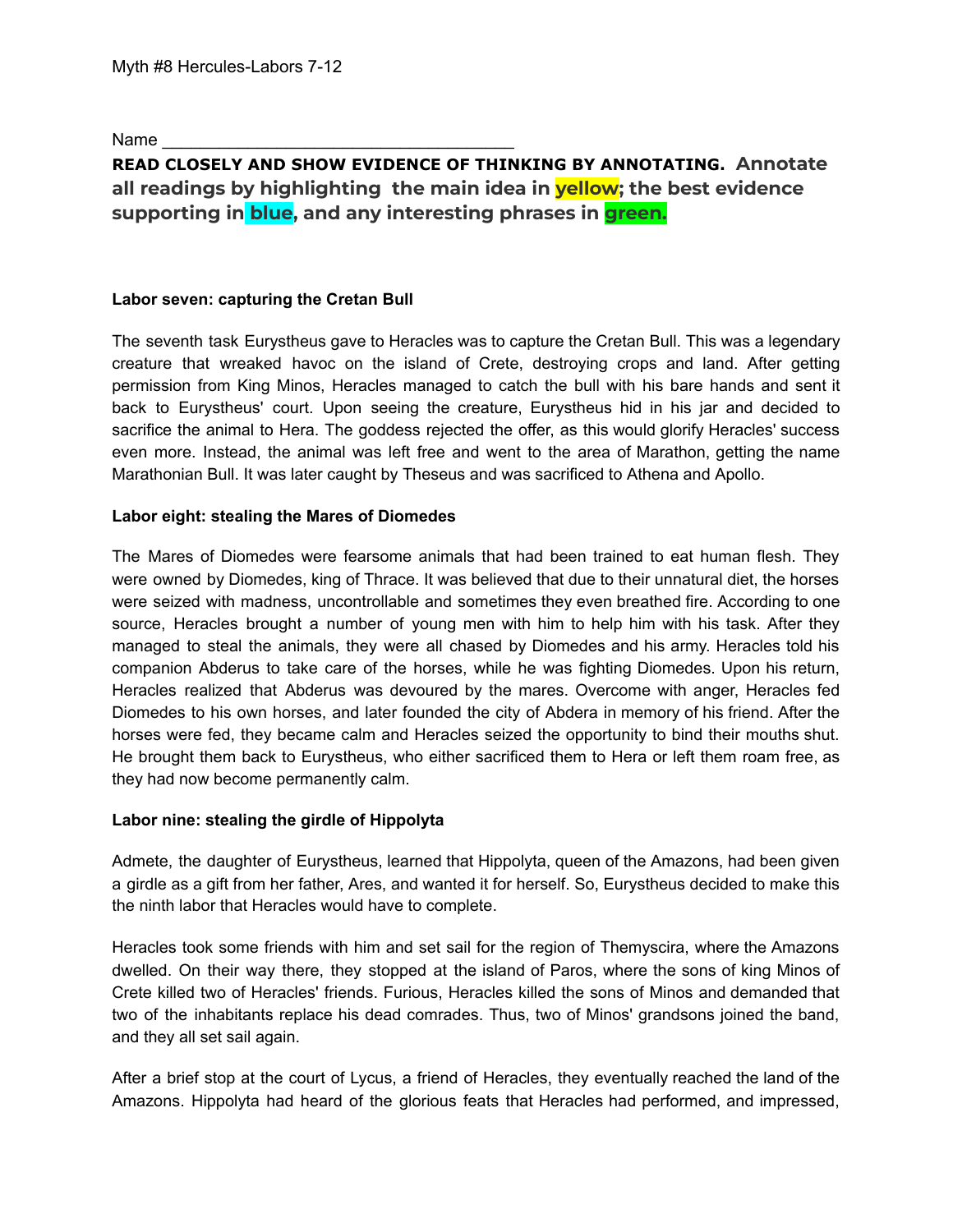she immediately agreed to give her girdle. [Heracles](https://www.greekmythology.com/Myths/Heroes/Heracles/heracles.html) asked her to have lunch together on the ship and [Hippolyta](https://www.greekmythology.com/Myths/Mortals/Hippolyta/hippolyta.html) eagerly followed. At the same time, however, a disguised [Hera](https://www.greekmythology.com/Olympians/Hera/hera.html) went to the [Amazons](https://www.greekmythology.com/Myths/Figures/Amazons/amazons.html) and started spreading rumors about [Heracles](https://www.greekmythology.com/Myths/Heroes/Heracles/heracles.html) wanting to abduct their queen. The [Amazons](https://www.greekmythology.com/Myths/Figures/Amazons/amazons.html) decided to confront [Heracles](https://www.greekmythology.com/Myths/Heroes/Heracles/heracles.html) and rode towards the ship. Upon seeing them, [Heracles](https://www.greekmythology.com/Myths/Heroes/Heracles/heracles.html) thought that this had all been set up by [Hippolyta](https://www.greekmythology.com/Myths/Mortals/Hippolyta/hippolyta.html) and that she had no intention of handing over the girdle; so, he killed her, took the belt and set sail back to Tiryns.

### Labor ten: stealing the cattle of [Geryon](https://www.greekmythology.com/Myths/Creatures/Geryon/geryon.html)

The tenth labor of [Heracles](https://www.greekmythology.com/Myths/Heroes/Heracles/heracles.html) was to steal the cattle of [Geryon,](https://www.greekmythology.com/Myths/Creatures/Geryon/geryon.html) who lived on the island of Erytheia, somewhere in the west. [Heracles](https://www.greekmythology.com/Myths/Heroes/Heracles/heracles.html) went on his quest, and he first crossed the desert of Libya. At some point, having been so frustrated at the heat, he shot an arrow at the [sun.](https://www.greekmythology.com/Myths/Planets/Sun/sun.html) [Helios,](https://www.greekmythology.com/Other_Gods/Helios/helios.html) the [sun](https://www.greekmythology.com/Myths/Planets/Sun/sun.html) god, was so impressed by [Heracles](https://www.greekmythology.com/Myths/Heroes/Heracles/heracles.html)' courage, that he decided to help him by offering him his own golden chariot with which he sailed across the sea from west to east every night. [Heracles](https://www.greekmythology.com/Myths/Heroes/Heracles/heracles.html) hopped on the chariot and reached Erytheia overnight.

There, his first obstacle was the two-headed dog [Orthrus,](https://www.greekmythology.com/Myths/Monsters/Orthrus/orthrus.html) brother of [Cerberus](https://www.greekmythology.com/Myths/Creatures/Cerberus/cerberus.html), the three-headed dog and guardian of the Underworld. One blow with [Heracles](https://www.greekmythology.com/Myths/Heroes/Heracles/heracles.html)' club was enough to kill [Orthrus.](https://www.greekmythology.com/Myths/Monsters/Orthrus/orthrus.html) Eurytion, the herdsman, heard what happened and when he tried to confront [Heracles](https://www.greekmythology.com/Myths/Heroes/Heracles/heracles.html), he was killed in the same way. [Geryon](https://www.greekmythology.com/Myths/Creatures/Geryon/geryon.html) immediately grabbed his three shields and three spears, while wearing three helmets and attacked the [hero](https://www.greekmythology.com/Myths/Mortals/Hero/hero.html). However, a powerful shot of an arrow from [Heracles](https://www.greekmythology.com/Myths/Heroes/Heracles/heracles.html)' bow was enough to pierce [Geryon](https://www.greekmythology.com/Myths/Creatures/Geryon/geryon.html)'s forehead and send him to his demise.

Bringing the cattle back to Tiryns was another task on its own. According to the [Roman](https://www.greekmythology.com/Myths/Roman/roman.html) version of the story, [Heracles](https://www.greekmythology.com/Myths/Heroes/Heracles/heracles.html) took the road over the Aventine Hill where Rome would later be built on. There, a giant named Cacus stole some of the cattle, but they were later retrieved, called out by the animals remaining in the possession of [Heracles](https://www.greekmythology.com/Myths/Heroes/Heracles/heracles.html). As an extra obstacle, [Hera](https://www.greekmythology.com/Olympians/Hera/hera.html) sent a gadfly to irritate the animals and scatter them. [Heracles](https://www.greekmythology.com/Myths/Heroes/Heracles/heracles.html) managed to get them back within a year. Before he reached Tiryns, though, [Hera](https://www.greekmythology.com/Olympians/Hera/hera.html) caused a flood that raised the level of a river so much that it could not be crossed. So, [Heracles](https://www.greekmythology.com/Myths/Heroes/Heracles/heracles.html) started piling stones into the river, and bridged the two riverbanks. He eventually reached Tiryns, where the cattle were sacrificed to the goddess.

Upon finishing the tenth labor, [Eurystheus](https://www.greekmythology.com/Myths/Mortals/Eurystheus/eurystheus.html) told [Heracles](https://www.greekmythology.com/Myths/Heroes/Heracles/heracles.html) that he considered two of the labors invalid; the Hydra was not slain by [Heracles](https://www.greekmythology.com/Myths/Heroes/Heracles/heracles.html) alone but was helped by Iolaus, while he accepted payment for the cleaning of the Augean Stables. So, two more labors had to be completed. These were:

- 11. to steal the Hesperidean Apples,
- 12. to capture [Cerberus,](https://www.greekmythology.com/Myths/Creatures/Cerberus/cerberus.html) guardian of the Underworld.

Labor eleven: stealing the apples from the garden of [Hesperides](https://www.greekmythology.com/Other_Gods/Minor_Gods/Hesperides/hesperides.html)

The [Hesperides](https://www.greekmythology.com/Other_Gods/Minor_Gods/Hesperides/hesperides.html) were nymphs of the sunset that tended a garden somewhere in the far western corner of the world. [Heracles](https://www.greekmythology.com/Myths/Heroes/Heracles/heracles.html) managed to capture the Old [Man](https://www.greekmythology.com/Other_Gods/Primordial/Old_Man_of_the_Sea/old_man_of_the_sea.html) of the Sea, a shape-shifting sea deity, in order to find out the exact location of the garden. During this quest, [Heracles](https://www.greekmythology.com/Myths/Heroes/Heracles/heracles.html) also confronted the half-giant [Antaeus](https://www.greekmythology.com/Myths/Gigantes/Antaeus/antaeus.html), who was invincible by drawing power from his mother, [Gaea](https://www.greekmythology.com/Other_Gods/Gaea/gaea.html) (the earth), as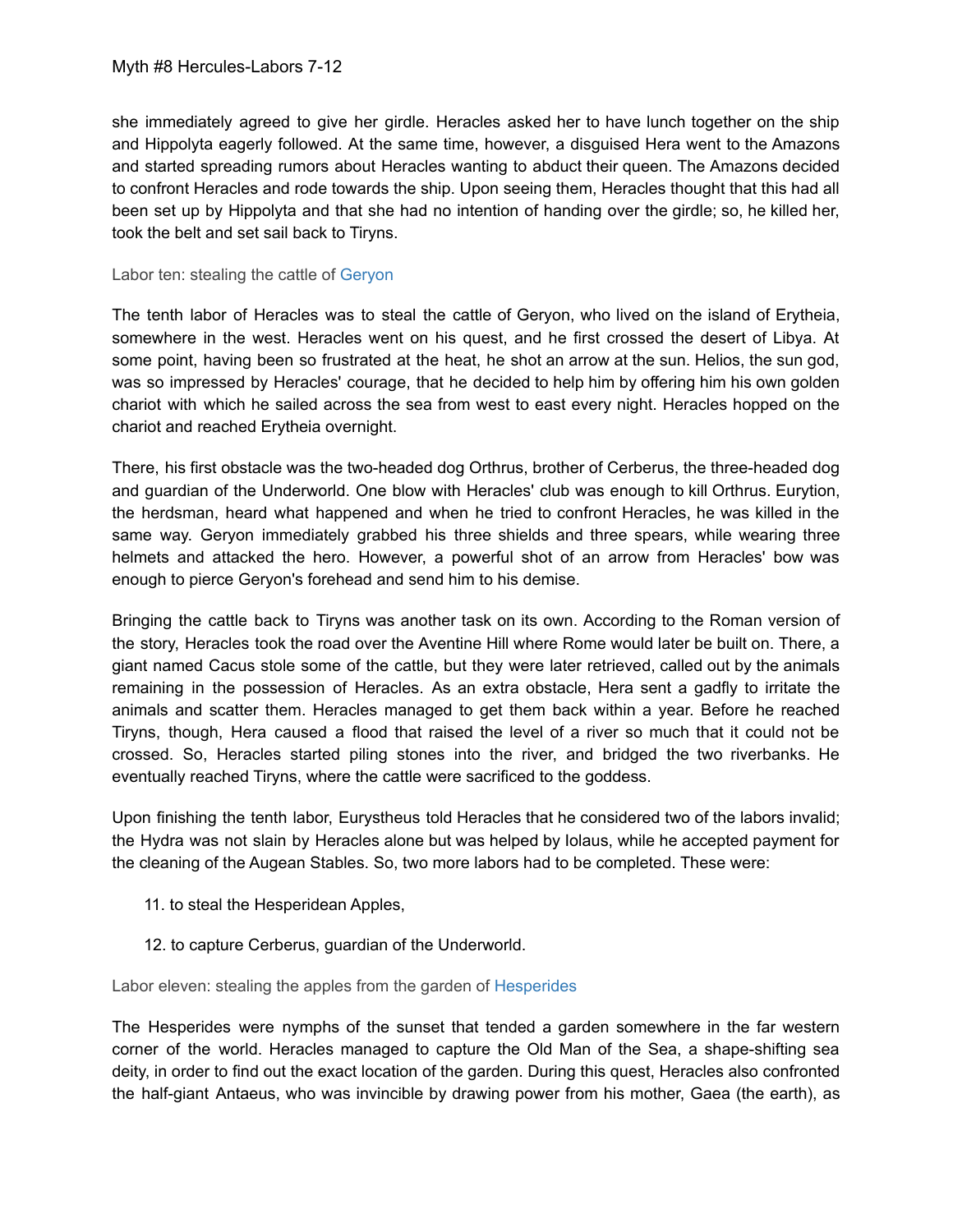long as he touched it. To kill him, [Heracles](https://www.greekmythology.com/Myths/Heroes/Heracles/heracles.html) held him high so his feet wouldn't touch the ground, and crushed him with his hands.

There are two versions on how [Heracles](https://www.greekmythology.com/Myths/Heroes/Heracles/heracles.html) managed to acquire the apples. One version has it that he reached the Hesperidean Garden, where he killed [Ladon](https://www.greekmythology.com/Myths/Monsters/Ladon/ladon.html), the dragon guardian of the apples, and took the apples. According to another version, he came across [Atlas](https://www.greekmythology.com/Titans/Atlas/atlas.html), the Titan god who was condemned to hold the heavens on his shoulders. [Atlas](https://www.greekmythology.com/Titans/Atlas/atlas.html) was also the father of the [Hesperides](https://www.greekmythology.com/Other_Gods/Minor_Gods/Hesperides/hesperides.html), and thus had access to the garden at any time. [Heracles](https://www.greekmythology.com/Myths/Heroes/Heracles/heracles.html) persuaded [Atlas](https://www.greekmythology.com/Titans/Atlas/atlas.html) to change [places](https://www.greekmythology.com/Myths/Places/places.html) for a while, so that [Atlas](https://www.greekmythology.com/Titans/Atlas/atlas.html) would fetch some of the apples. [Atlas](https://www.greekmythology.com/Titans/Atlas/atlas.html) agreed and indeed took some of the apples. However, on his return, he decided he did not want to take the heavens back on his shoulders. [Heracles](https://www.greekmythology.com/Myths/Heroes/Heracles/heracles.html) tricked him and he said he would be keeping the heavens but wanted to adjust his cloak first. [Atlas](https://www.greekmythology.com/Titans/Atlas/atlas.html) agreed to take the heavens back momentarily, but [Heracles](https://www.greekmythology.com/Myths/Heroes/Heracles/heracles.html) walked away taking the apples with him.

## **Labor twelve: capturing [Cerberus](https://www.greekmythology.com/Myths/Creatures/Cerberus/cerberus.html), guardian of the Underworld**

The final labor that [Heracles](https://www.greekmythology.com/Myths/Heroes/Heracles/heracles.html) had to complete was to capture [Cerberus](https://www.greekmythology.com/Myths/Creatures/Cerberus/cerberus.html), the three-headed dog and guardian of the Underworld. Before going to the Underworld, [Heracles](https://www.greekmythology.com/Myths/Heroes/Heracles/heracles.html) decided to be initiated in the Eleusinian Mysteries, so that he would be taught how to travel alive from the world of the living to the realm of the dead and vice versa. He then went to Tanaerum, where one of the entrances to the Underworld lay, and was helped there by [Athena](https://www.greekmythology.com/Olympians/Athena/athena.html) and [Hermes.](https://www.greekmythology.com/Olympians/Hermes/hermes.html) The goddess [Hestia](https://www.greekmythology.com/Olympians/Hestia/hestia.html) also helped him with negotiating with Charon, the boatman that guided the souls over the river Acheron towards the Underworld.

Once he reached the Underworld, he met [Theseus](https://www.greekmythology.com/Myths/Heroes/Theseus/theseus.html) and [Pirithous,](https://www.greekmythology.com/Myths/Mortals/Pirithous/pirithous.html) the two [heroes](https://www.greekmythology.com/Myths/Heroes/heroes.html) that had been incarcerated in the Underworld by [Hades](https://www.greekmythology.com/Olympians/Hades/hades.html) for attempting to steal [Persephone](https://www.greekmythology.com/Other_Gods/Persephone/persephone.html). According to one version of the story, snakes coiled around their legs and then turned into stone. A different version has it that the god of the Underworld feigned hospitality and invited them to a feast. However, the chairs on which the [heroes](https://www.greekmythology.com/Myths/Heroes/heroes.html) were seated magically caused forgetfulness, thus keeping them there. [Heracles](https://www.greekmythology.com/Myths/Heroes/Heracles/heracles.html) pulled [Theseus](https://www.greekmythology.com/Myths/Heroes/Theseus/theseus.html) from his chair, managing to save him; however, part of his thigh was stuck to it, thus providing an explanation of the supposedly lean thighs of Athenians. When the [hero](https://www.greekmythology.com/Myths/Mortals/Hero/hero.html) tried to save [Pirithous](https://www.greekmythology.com/Myths/Mortals/Pirithous/pirithous.html), though, the earth started trembling; it seems that because he desired [Persephone](https://www.greekmythology.com/Other_Gods/Persephone/persephone.html) for himself, it was so insulting that he was not allowed to leave.

[Heracles](https://www.greekmythology.com/Myths/Heroes/Heracles/heracles.html) found [Hades](https://www.greekmythology.com/Olympians/Hades/hades.html) and asked him to take [Cerberus](https://www.greekmythology.com/Myths/Creatures/Cerberus/cerberus.html) to the surface. The god agreed on the condition that no weapons should be used to achieve it. [Heracles](https://www.greekmythology.com/Myths/Heroes/Heracles/heracles.html) managed to subdue the dog with his hands and brought it on his back to Tiryns. [Eurystheus](https://www.greekmythology.com/Myths/Mortals/Eurystheus/eurystheus.html) fled in horror into his jar and asked [Heracles](https://www.greekmythology.com/Myths/Heroes/Heracles/heracles.html) to take the monster back to the Underworld, releasing him from any other labors.

After the Twelve Labors were complete, [Heracles](https://www.greekmythology.com/Myths/Heroes/Heracles/heracles.html) decided to join [Jason](https://www.greekmythology.com/Myths/Heroes/Jason/jason.html) and the [Argonauts](https://www.greekmythology.com/Myths/The_Myths/Argonauts/argonauts.html) in their attempt to obtain the [Golden Fleece](https://www.greekmythology.com/Myths/Elements/Golden_Fleece/golden_fleece.html)